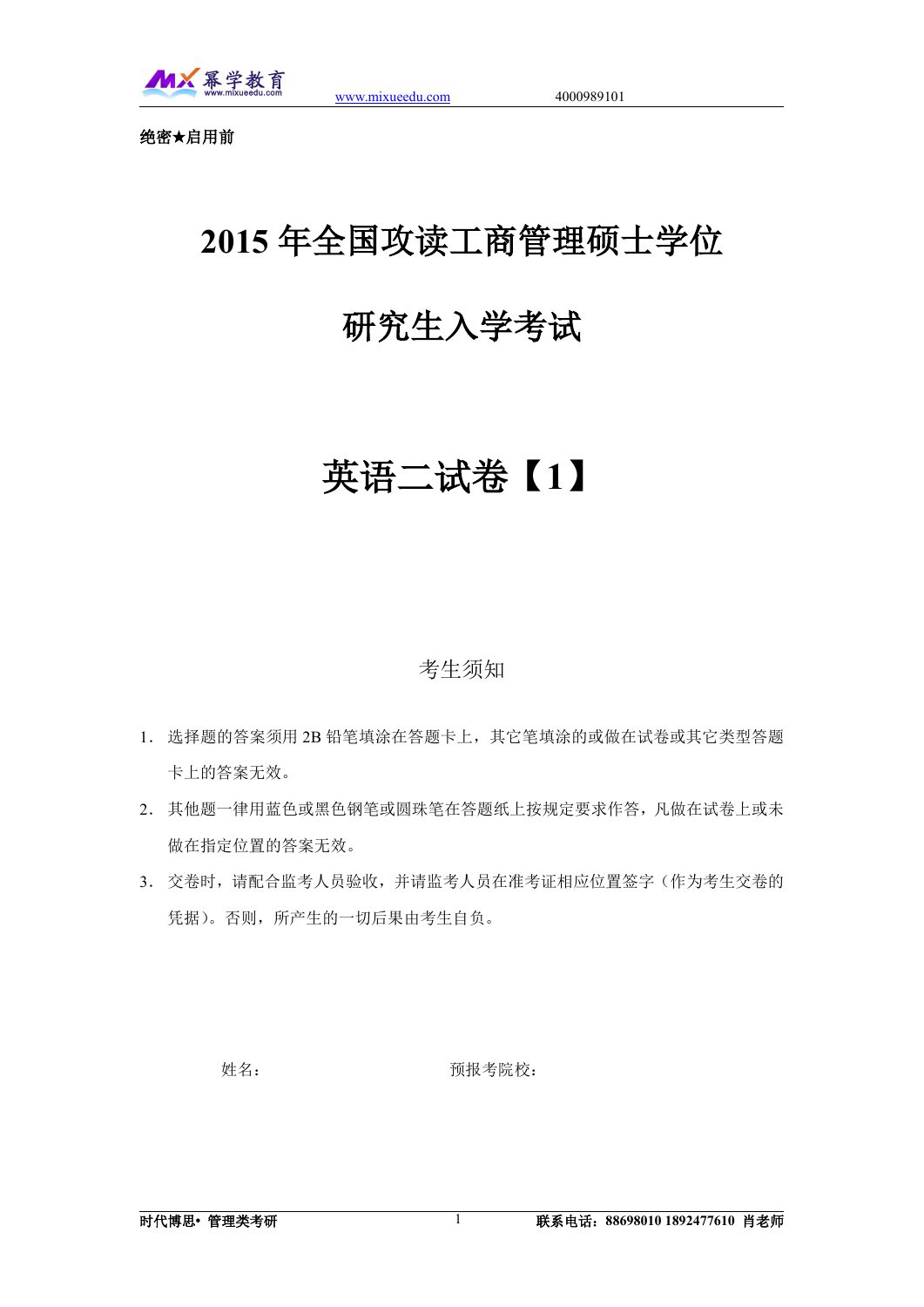

## **2015** 年攻读工商管理硕士学位全国联考

## 英语二测试

#### **Section I Use ofEnglish**

Directions: Read the following text. For each numbered blank there are four choices marked A, B, C, and D. Choose the best one and mark your answer on ANSWER SHEET 1. (10 points)

Are you single but too busy to search for love? Then you need to try the latest dating phenomenon that is sweeping 1 the UK ----speed dating.

Speed dating 2 men and women meeting in a room and finding out as much as they can about possible  $\frac{3}{2}$  in three minutes. It's proving very  $\frac{4}{2}$  with Britain's young people who find that they haven't got the time to  $\frac{5}{2}$  that special one.

At a speed dating event you are given three minutes to talk  $\_\ 6$ , with a member of the opposite sex. Then a bell 7 and you move to another person and start chatting again.  $\,8\quad$  the evening you will have spoken with up to twenty men or women!

If, by the end of a conversation, you  $9$  the person or would like to see them again, you write it  $10$ on a card. Then, if the other person also  $11$  you, the organizers will contact you with their details.

But is three minutes long enough to make an impression and 12 if you want to see someone again? Research suggests that 13 can be felt within the first thirty seconds of meeting someone, and that is 14 speed dating is all about, knowing quickly if you are going to like someone.

And what about romance? Is it possible to make a good  $15$  in such a short time?  $16$ , people say you can't hurry love.  $17$ , Britain will soon have its first marriage from a speed date.

So, if you are on a  $18$  to find Mr. or Miss Right, what have you got to lose?  $19$ , you still go home on your own. But 20, the person of your dreams could be just three minutes away.

| 1. A. off                                                                 | B. across                                | C. over D. through                                   |                                                                |  |
|---------------------------------------------------------------------------|------------------------------------------|------------------------------------------------------|----------------------------------------------------------------|--|
|                                                                           |                                          | 2. A. requires B. inquires C. revolves D. involves   |                                                                |  |
|                                                                           |                                          | 3. A. partners B. spouses C. friends D. counterparts |                                                                |  |
| 4. A. practical B. popular C. favorable D. normal                         |                                          |                                                      |                                                                |  |
|                                                                           |                                          | 5. A. meet B. face C. avoid D. watch                 |                                                                |  |
|                                                                           |                                          |                                                      | 6. A. all in one B. one after one C. one on one D. one and all |  |
|                                                                           |                                          | 7. A. knocked B. shaken C. swung D. Rung             |                                                                |  |
| 8. A. By the end of B. In conclusion of C. By the way D. In the matter of |                                          |                                                      |                                                                |  |
|                                                                           | 9. A. attract B. enjoy C. chase D. fancy |                                                      |                                                                |  |
|                                                                           | 10. A. down B. off C. up D. back         |                                                      |                                                                |  |
|                                                                           |                                          |                                                      | 11. A. fancies B. fantasizes C. daydreams D. prefers           |  |
|                                                                           |                                          |                                                      | 12. A. work on B. work out C. work at D. work up               |  |
|                                                                           |                                          |                                                      | 13. A. emotion B. sentiment C. chemistry D. attachment         |  |
|                                                                           |                                          | 14. A. how B. what C. all D. where                   |                                                                |  |
|                                                                           |                                          |                                                      | 15. A. conclusion B. reflection C. guess D. judgment           |  |
|                                                                           |                                          | 16. A. In all B. After all C. Of all D. And all      |                                                                |  |
|                                                                           |                                          | 17. A. However B. Therefore C. Besides               | D. Still                                                       |  |
| $18. A.$ tour                                                             |                                          | B. route C. direction                                | D. mission                                                     |  |
|                                                                           |                                          | 19. A. At last B. At first C. At worst D. At end     |                                                                |  |
|                                                                           | 20. A. at best B. at least               | C. at most D. at once                                |                                                                |  |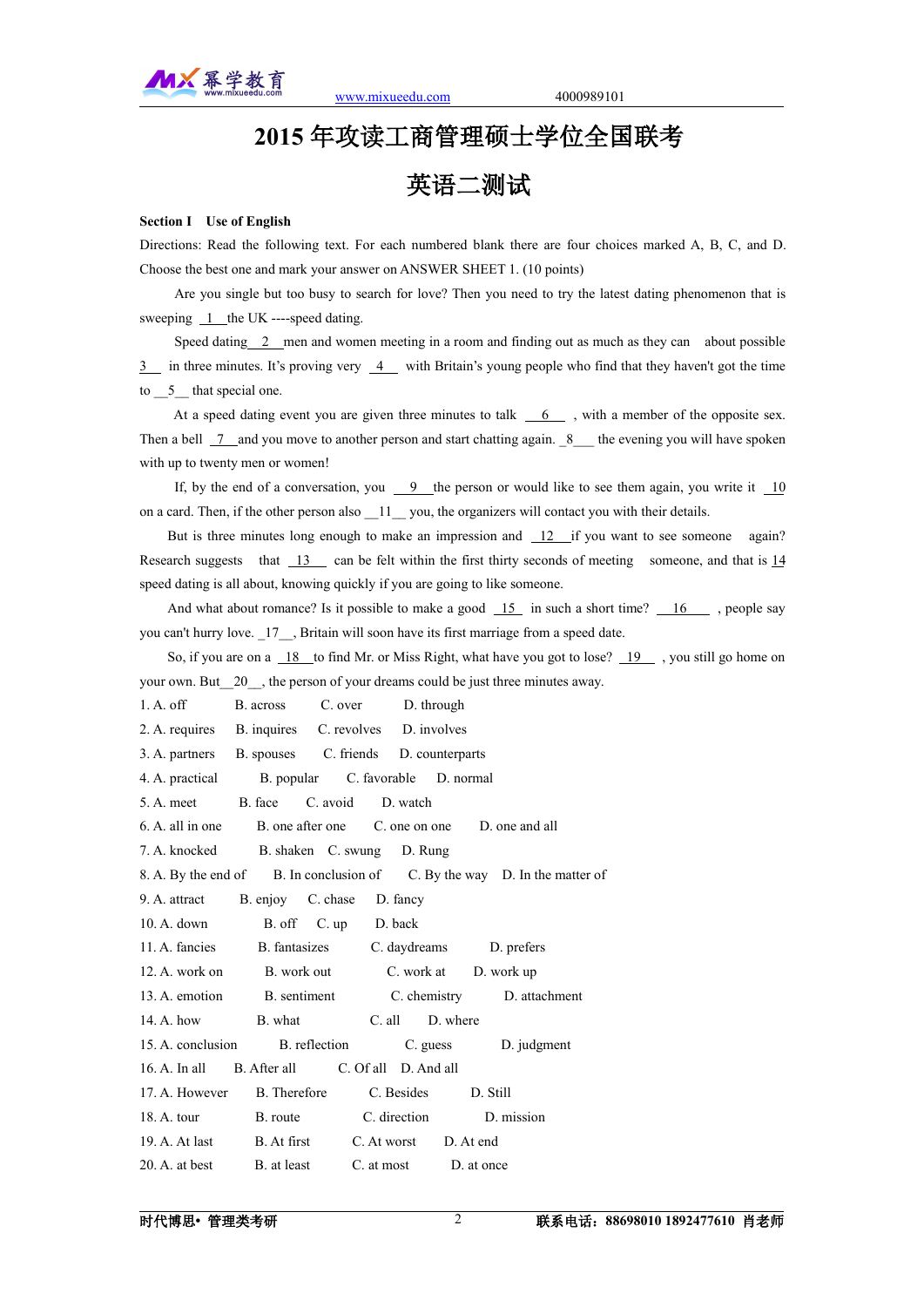

#### **Section II Reading Comprehension**

Part A

Directions: Read the following passages. Answer the questions below each passage by choosing A B C or D. Mark your answers on ANSWER SHEET 1. (40 points)

#### Passage One

Asked to pen an endorsement for Paul Allen's new autobiography, Bono, a well-known musician, declares that the co-founder of Microsoft's "…intellect and generosity of spirit are there on every page". He isonly half right. "Idea Man" does provide plenty of insights into the ways in which Mr. Allen has helped revolutionise everything from software to space travel. But its pages are also permeated by bitterness towards Bill Gates, the man with whom he created a company that transformed the world of technology. Indeed, there are enough sour grapes in these pages to fill an entire vineyard.

The irony is that the primary focus of Mr. Allen's resentment—his co-founder's intense competitiveness—is also one of the things that propelled Microsoft to greatness. That trait, and the tension that it provoked between the two men, is evident from the time they meet at school. Mr. Allen describes how Mr. Gates became restless when a practical joke he played on Mr. Allen backfired. In another scene, he portrays his pal sweeping the pieces off a chessboard in fury when he lost yet another game to Mr. Allen.

As any veteran of a start-up will tell you, the strains of building a company can be enough to undermine even the strongest partnerships. In the case of Microsoft, set up in 1975, the surprising thing is that the union between the two men lasted as long as it did given the tension that already underlay their friendship. Mr. Allen eventually walked out of the company in 1983, leaving Mr. Gates in sole charge of Microsoft, which then went on to turn both men into billionaires.

The main reason the duo held together for more than a couple of years was that each of the entrepreneurs brought something valuable to the table. Mr. Gates's single-minded focus on winning everything, whether a chess game or a vital business deal, was complemented by his partner's ability to see the bigger picture—an ability reinforced by Mr. Allen's diverse set of outside interests, ranging from music to sport and science fiction. Mr. Allen acknowledges that the two men were "extraordinary partners". He likens their union to that of Bill Hewlett and David Packard, or Larry Page and Sergey Brin, the founders of Google.

But rather than going on to give Mr. Gates the considerable praise he is due for turning Microsoft into a corporate Leviathan as its chief executive, the book instead dwells on the clashes that the two men got into over the size of their respective ownership stakes while they were still working together—arguments that were fueled by Mr. Gates's fear that his partner was not sufficiently committed to making Microsofta success. In the end, Mr. Allen, who has already suffered two bouts of cancer, decided to leave to pursue other projects.

- 21. In the beginning, Bono's remark is quoted to
- A. Explain the charm of Mr. Allan
- B. Introduce the following topic
- C. Show respect to the co-founder
- D. Emphasize authority of the book
- 22. The story of "chessboard fury" attempts to indicate that
- A. Mr. Allen envies his partner
- B. Mr. Gates is bad tempered
- C. Mr. Gates is fairly aggressive
- D. Mr. Allan often fails in games
- 
- 23. According to paragraph 3, we learn that \_\_\_\_\_.A. Friendship is vulnerable to working pressure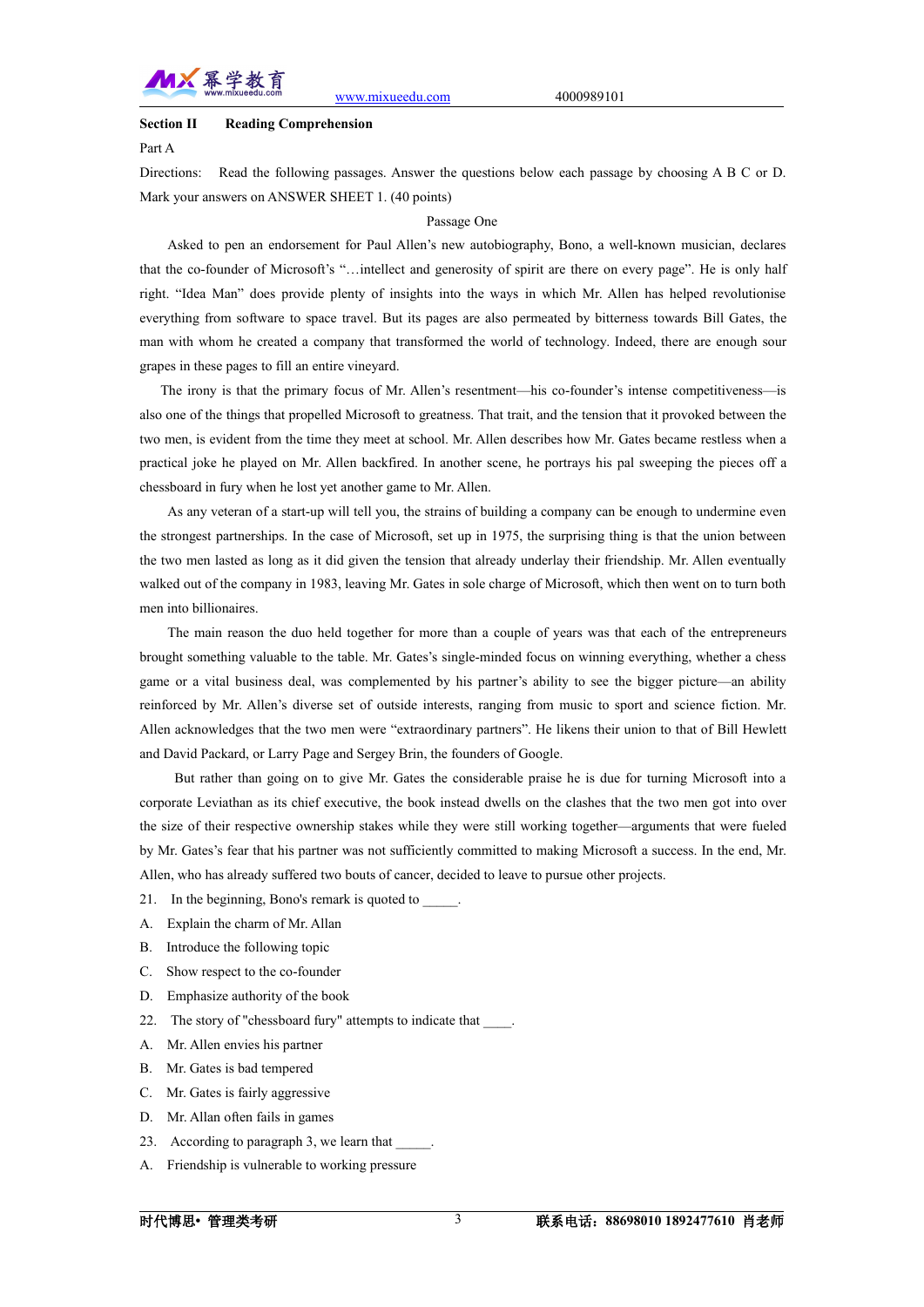

- B. The two giants have never given in to break-up
- C. Being billionaires destroyed their partnership
- D. It is full of stresses to keep a start-up for long
- 24. Which of the following can best describe Mr. Gates?
- A. A penny saved, a penny earned.
- B. A friend in need is a friend indeed.
- C. Birds of a feather flock together.
- D. Cannot see the wood for the trees
- 25. This passage seems to be  $a(n)$
- A. Autobiography
- B. Book review
- C. Preface to interview
- D. Newspaper report

#### Passage Two

Plans to create a French Ivy League are part of the biggest shake-up in French higher education since students threw cobbled stones in1968. Championed by President Nicolas Sarkozy, the idea is to spend €7.7 billion to produce a handful of world-class universities which can compete with the best that North America and the rest of Europe have to offer. The proposed "Sorbonne League" will require the country's highly selective business and engineering schools to work with universities and independent research organisations in return for financial support. They will also be expected to get closer to the business community.

While state funded universities in the UK and North America look anxiously at their balance sheets, these financially affluent new partnerships may help France to reverse its recent poor performance in the global university rankings. But some argue that Mr. Sarkozy's use of taxpayers' money is more an exercise in academic vanity than a way to achieve commercial success. After all, business schools the world over have already come to understand the value of collaboration with other academic disciplines to create wealth and jobs. The collaboration between MIT's management, engineering and science faculties, for example has created over 130 companies in the past 20 years with a market capitalisation of over\$15 billion.

However, there are a number of institutions around the world that show no signs of tying the knot with business schools, let alone offering the universal MBA. Caltech and Princeton, for example, are successful despite being the only two universities in the top 25 of the Times Higher Education university ranking that do not have a dedicated business school.

Caltech, for example, with its focus on science and engineering, boasts an impressive 31 Nobel Prize recipients for a school of only 300 faculty and 2,175 students. And the institution's concentration on pure science has not prevented alumni from becoming industry leaders, including the co-founder of Intel, the chairman of Boeing and the founder of the business incubator(孵化器), Idealab.

Jonathan Katz, the Chair for Humanities and Social Sciences, argues that a commitment to a liberal education means that students look at aspects of business that are often overlooked in MBA programmes. Courses in behavioral and social neurosciences for example use neurology, psychology, and economics to shed light on how people do business.

So if you are looking to explain how traders make decision, or why consumers will pay more for goods they can touch, you might want to ask a scientist rather than a businessman. Apparently they can even explain your choice of political candidate. Something the big-spending French president may want to think about as he seeks re-election next year.

26. "Sorbonne League" is created in France in order to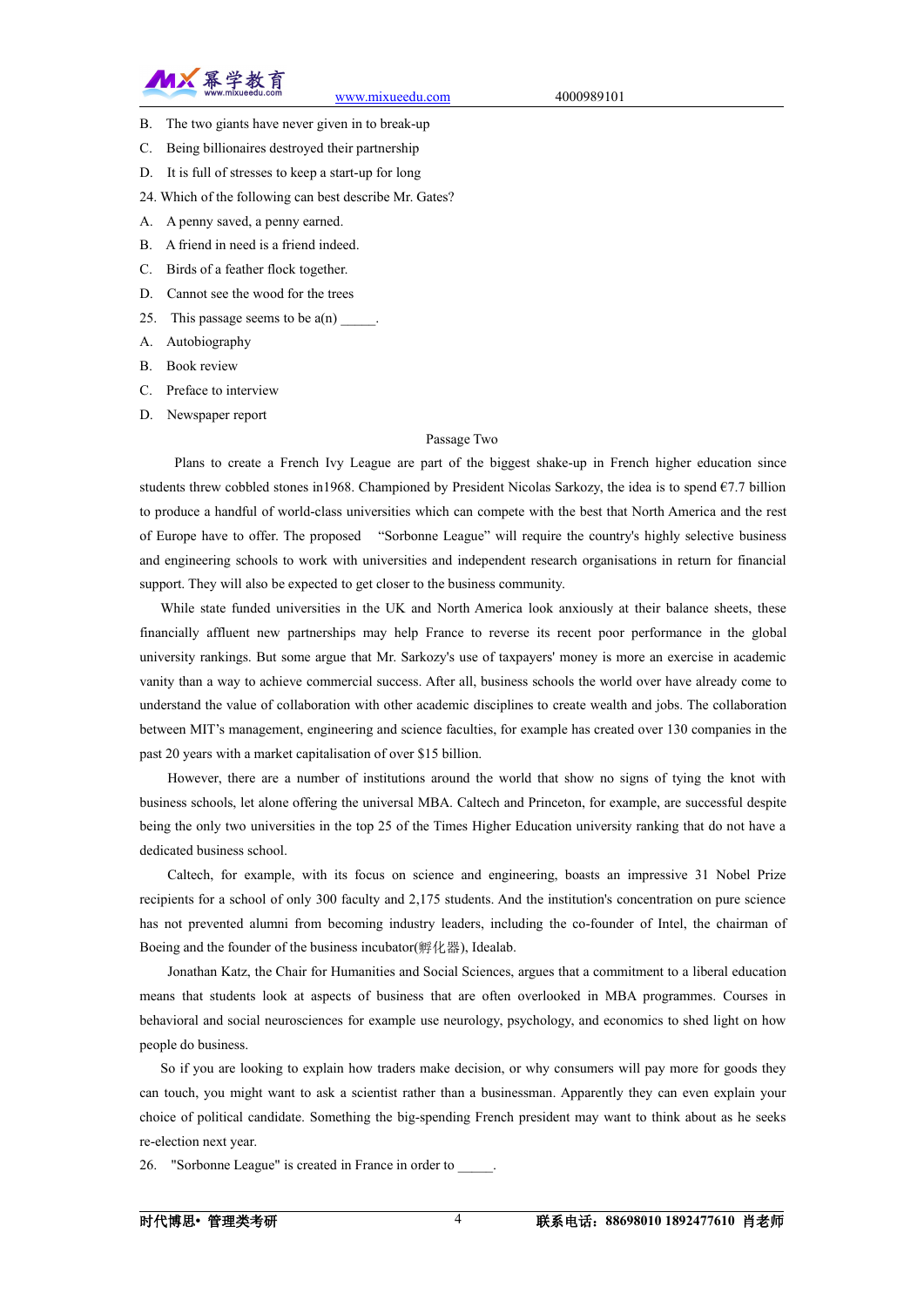

A. Defeat top foreign universities B. Obtain more financial assistance

C. Get in closer touch with business D. Provide world class courses

27. The writer cites the example of MIT to make the point that

A. Mr. Sarkozy abuses public money B. MIT led the academy commercially

C. Universities are financially secured D. Co-operation plays a critical role

28. It can be learned from Caltech that

A. Science students turn out better business leaders

B. It is unnecessary to set up business schools at all

C. MBA is not the only approach to business success

D. Nobel prize winners are not related with business

- 29. Mr. Katz seems to believe that
- A. Psychology is the key to business management

B. Scientists are better informed of business decision

C. MBA students need to broaden their horizon

D. Students of liberal arts prove more talented

30. The author of this text feels towards the French Ivy League.

A. Suspicious B. Optimistic C. Indifferent D. Impartial

#### Passage Three

More people are dossing down in doorways and stairwells and stations all around England these days.Given the state of the economy and budget cuts to social services, that is hardly surprising. But a new survey by St Mungo's, a homeless charity, puts facts and faces to a grim picture.

Three-fifths of voluntary workers from St Mungo's and other agencies around the country, drawing on their contacts with the homeless, say rough sleeping has increased this year compared with last. Almost three-quarters of them reckon there is not enough emergency accommodation for the homeless in their areas. And well over half think the number of rough sleepers with mental-health problems has increased over the past five years.

"Battered, broken, bereft—why people still end up rough sleeping" includes findings from the first-ever survey of social workers across England as well as statistics from St Mungo's survey of its 1,500 clients. It is said to be the largest survey of homeless people of its kind. The breakdown of a relationship is the main reason why over two-fifths of men hit the street, support workers say: James, for example, ended up sleeping in a dried-up pond after he lost his wife and his job. It is domestic violence that pushes over a third of the women sleeping rough out of their homes: Maria talks of surviving stab wounds that required 43 stitches, as well as a broken knee, before she left her partner. More worrying still, 57% of rough sleepers in this study have mental-health issues, and the fact that most of them over-drink or do drugs too means that they are often treated effectively for neither condition. Matty's failure in two residential detox  $(\vec{R}, \vec{\uparrow})$  courses was blamed by those running the facilities on his "dementia", for example, yet when two applications were made to social services for mental-health support, the authorities insisted he was simply an alcoholic and did not need their help. And it is not necessarily minor cognitive malfunctions that affect rough sleepers: 16% of those with whom St Mungo's comes into contact have been diagnosed with mental disorders, whereas among the general population the figure is 1%.

St Mungo's findings are in line with other sources. According to the Department of Communities and Local Government, the number of people officially accepted as homeless in the three months to June 2011 was 17% higher than in the same quarter of 2010. The latest figures from CHAIN, the Combined Homeless and Information Network managed by the charity Broadway, show that 2,069 people were seen sleeping rough in London between July and September, 216 more than in the three previous months and 520 more than in the same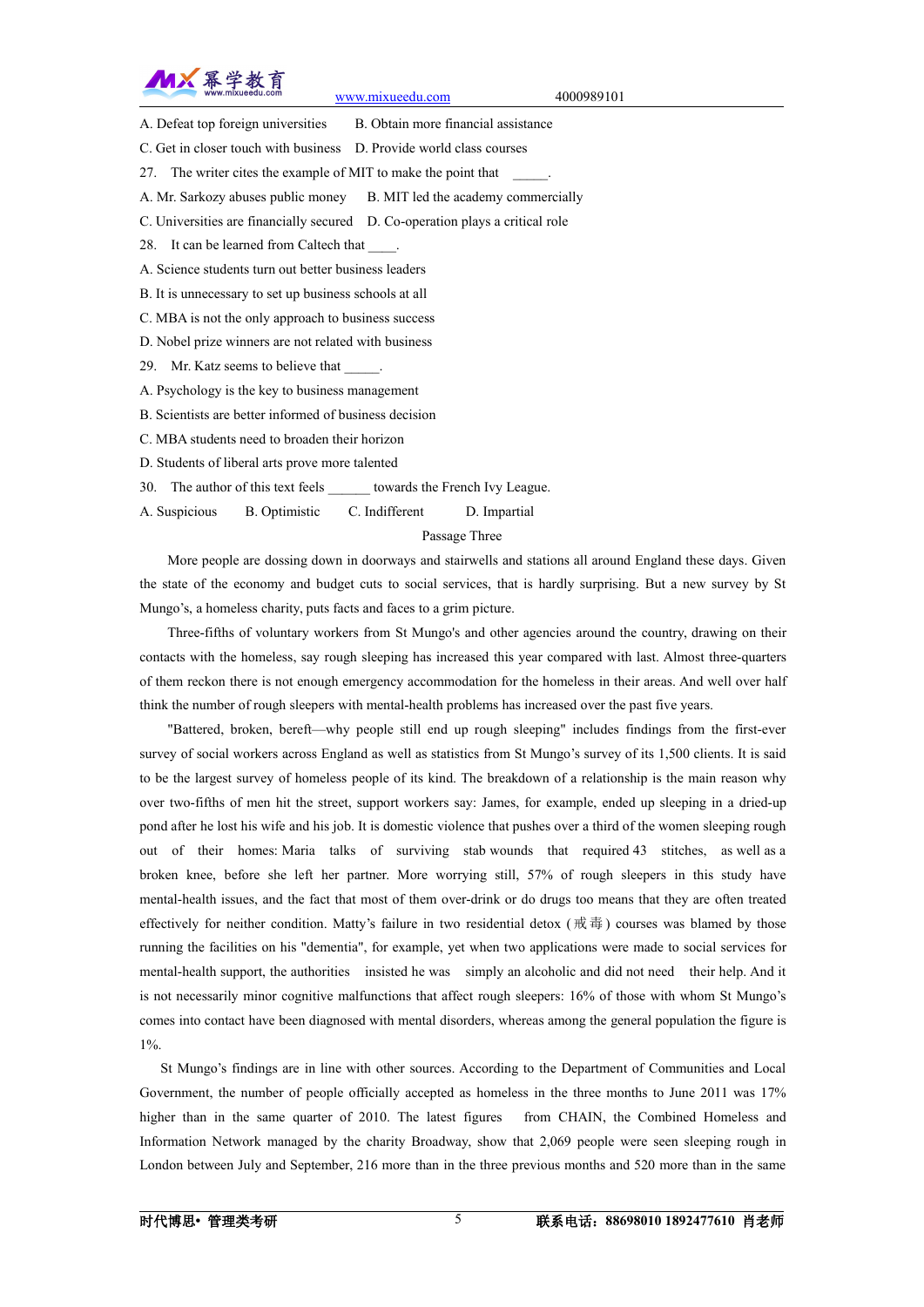

[www.mixueedu.com](http://www.mixueedu.com) 4000989101

quarter a year earlier.

31. From the beginning we may know that\_\_\_\_\_.

- A. Voluntary workers face a harder situation
- B. England hosts the largest number of homeless
- C. Social charities will offer surprising services
- D. More people will turn out to be homeless
- 32. According to the text, which of the following is TRUE?
- A. Three-quarters of the rough sleepers end up heart-broken
- B. Mental conditions are often found with the homeless
- C. Prompt accommodations are hardly granted the homeless
- D. Surveys have been constantly made by the government
- 33. The example of Maria (para. 4) is mentioned to explain
- A. Why women choose to leave their home
- B. How female members fall prey to violence
- C. How serious family violence can become
- D. Why a male partner should be abandoned
- 34. From Matty's story we may draw <sup>a</sup> conclusion that \_\_\_\_\_.A. Drugs are extensively distributed among homeless people
- 
- B. Rough sleepers more often than not take to excessive drinking
- C. Mental disorders are overrated by the authorities concerned
- D. Treatments of rough sleepers are not effectively executed
- 35. In the last paragraph, "in line with" means \_\_\_\_.
- A. In opposition to B. Contradicted by
- C. Consistent with D. Irrespective of

#### Passage Four

When British politicians complain about interfering "Europe", it can be a toss-up whether they mean the 27-strong European Union (EU) or the Council of Europe, the 47-member outfit best known for the European Court of Human Rights that it runs in Strasbourg.

The Strasbourg court acts as a final place of appeal for those claiming a breach of the European Convention on Human Rights. A string of rulings have earned the convention a harsh reputation in Britain. It has been cited by Strasbourg justices to condemn a blanket British ban on prisoner voting. In British courts, it has been cited by foreign criminals appealing against deportation on the ground that they would thereby be deprived of a "family life" in Britain.

To Conservative backbenchers, the answer is simple. First, discard the 1998 Human Rights Act, introduced under the previous Labour government, which preserved the European convention in domestic law. Next, renounce the convention and, if need be, leave the Council of Europe. Government ministers are more cautious: abandoning the convention would weaken Britain's voice as a defender of human rights and might clash with Britain's EU membership. In Strasbourg to mark Britain's chairmanship, William Hague, the Conservative foreign secretary, said his government was "committed" to the convention, which "reflects many of the basic rights and freedoms that have been found in British law forcenturies." Conservative ministers are less kindly about the Human Rights Act, which they say they would reject if not constrained by being in a coalition( $\mathbb{R}$ ) government. In truth, condemning the act is a distraction. Its main effect is to allow British judges to consider cases based on the convention without bothering Strasbourg. Reject it, and more British cases would head to the European court. Nor would much change if the government fulfils its ambition to create a British Bill of Rights. Such a bill could not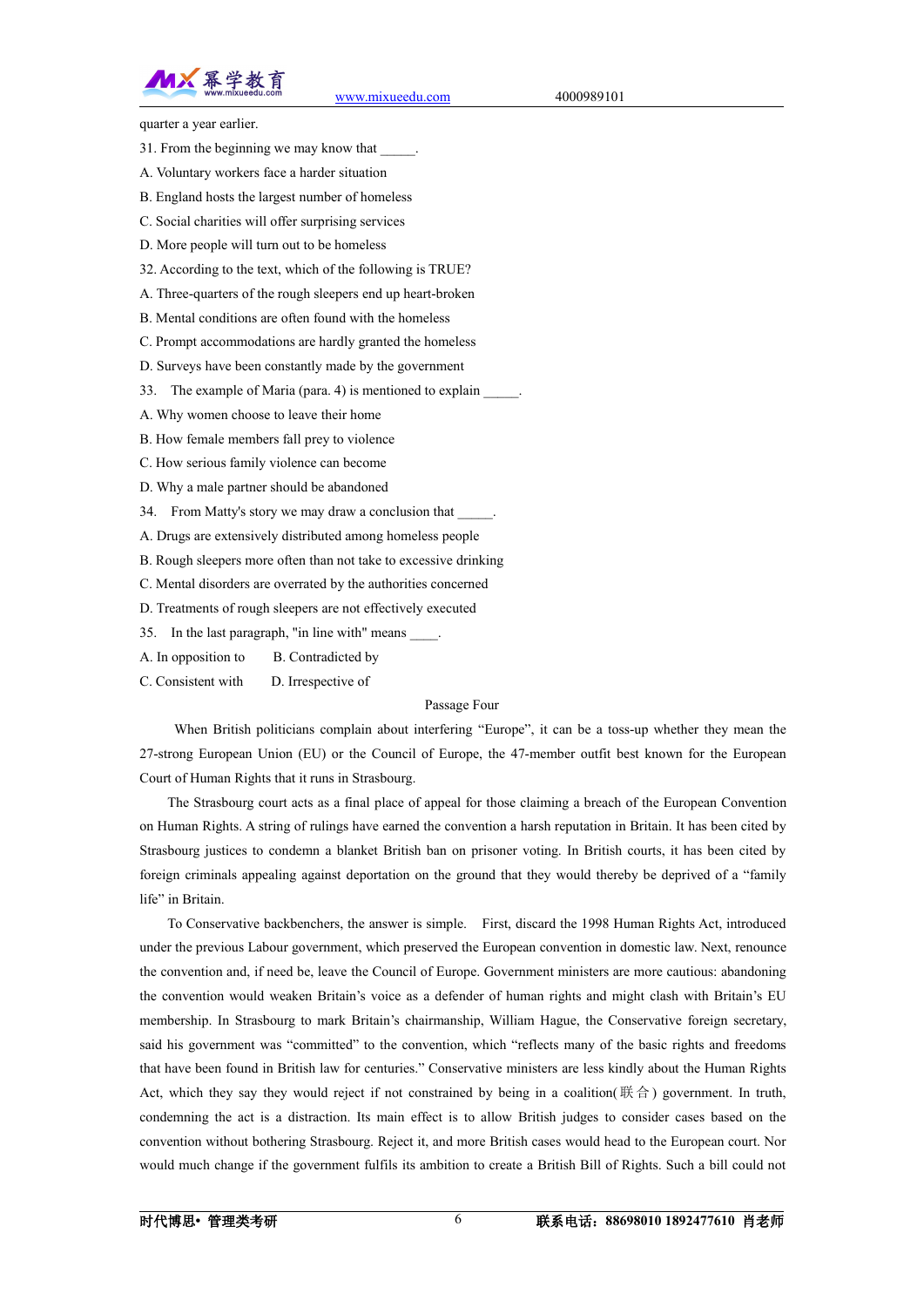

abolish rights found in the European convention (and common law precedent already protects family life and privacy).

Yet British judges are becoming more assertive in the face of Strasbourg activism. Lord Judge, the Lord Chief Justice, recently argued that the Human Rights Act only instructs courts to "take account" of Strasbourg rulings. The government has ambitious plans to curb the activities of the Strasbourg court, which is labouring under a stockpile of 155,000 cases going back years. Britain wants the court to decline cases if it can be argued that well-run national courts have properly considered their merits. Britain is also proposing a declaration by the Council of Europe's members on subsidiary— a jargon for saying that Strasbourg justices should leave national authorities more room for interpreting rulings. That would, for instance, let countries decide, within reason, which criminals should lose voting rights.

36. In the first two paragraphs it is indicated that \_\_\_\_\_\_.

A. Prisoners are often denied right to vote in Britain

B. British courts are more likely to break EU laws

C. EU judges are mostly concerned with human rights

D. In Britain criminals are not permitted to see their family

37. Which of the following is NOT the "answer" given by the conservative party?

A. Dismissing the EU as a whole

B. Keeping domestic law independent

C. Staying attached to the Convention

D. Making the Convention invalid

38. What would happen if a British Bill of Rights was passed?

A. Strasbourg would be upset to an extreme extent

B. Situation would remain largely as it is today

C. The coalition administration would soon break up

D. Human rights would be immune from protection

39. The last paragraph implies that

A. British government still remains trustful of the Strasbourg court

B. National courts are held responsible for interpreting various rulings

C. British justices demonstrate less self-confidence in court performance

D. Some stockpiled cases should be left in the hands of national courts

40. In the text immediately followed, the writer will probably discuss\_\_\_\_\_.

A. Lord Judge who will elaborate his arguments with more details

B. More aspects where rules can be explained on national level

C. The Council of Europe whose cases will be successfully handled

D. Strasbourg rulings that will be retained for the benefit of Europe

Part B

Directions: You are going to read a text about the tasks of leaders and the skills required for leadership. Choose the most suitable heading from the list  $A-G$  for each numbered paragraphs (41 $-45$ ). The first and the last paragraph of the text are not numbered. There is one extra heading which you do not need to use. Mark your answers on ANSWER SHEET 1(10 points).

[A] positive thinking

[B] principles matter indeed

[C] a sense of humor

[D] telling facts directly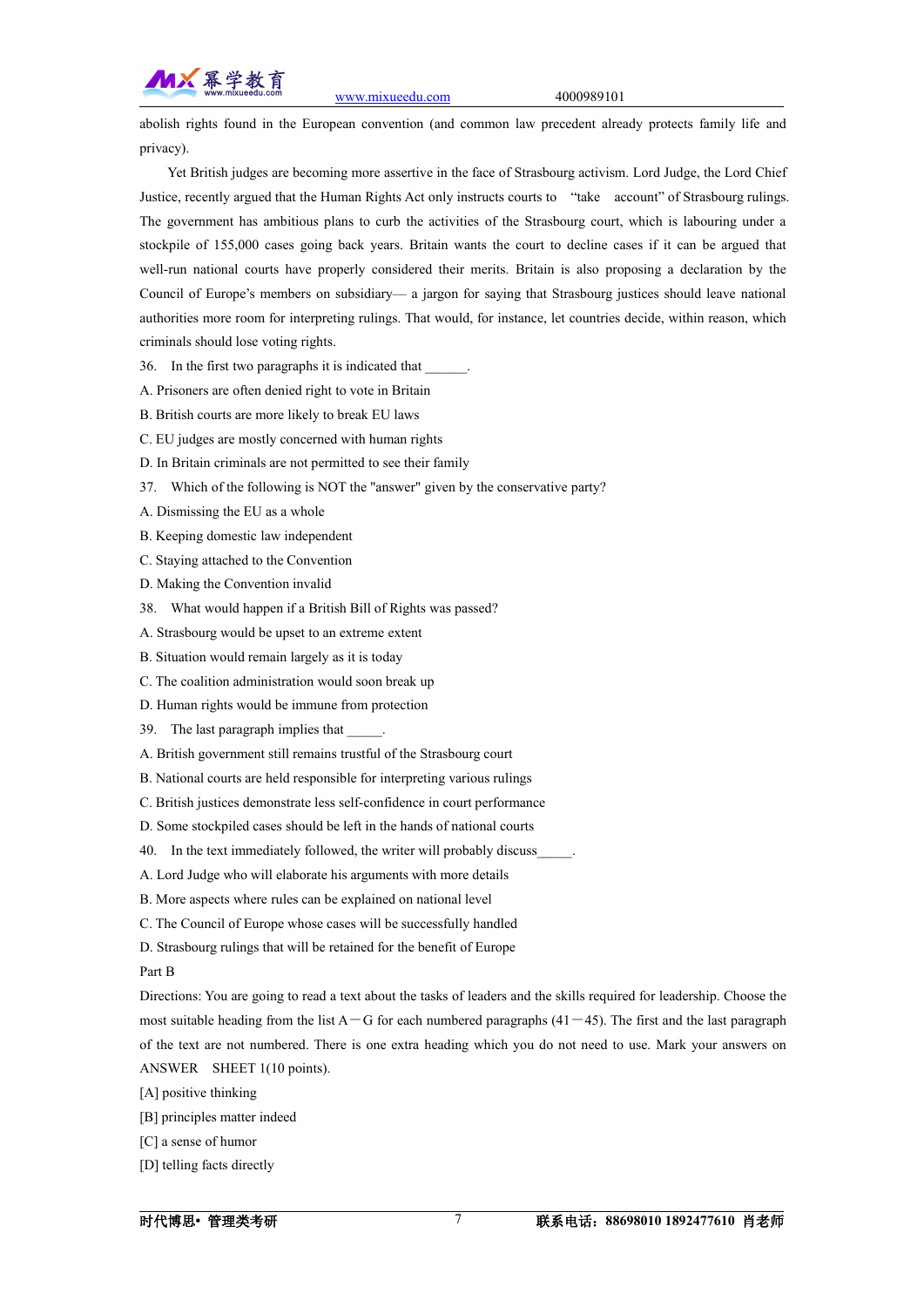

[www.mixueedu.com](http://www.mixueedu.com) 4000989101

[E] caring for others

[F] Being honest and true

[G] nature or nurture: a question

Much has been written about the tasks of leaders and the skills required for leadership. There has been considerable debate about the question of whether leaders are born or made. Likely behind these arguments is the difference between personal characteristics that some people have at birth and skills thatone can acquire through education and practice. But the important personal characteristics, while they may seem innate in some people, can be cultivated, and indeed, require cultivation in all of us.For unless they are strengthened through conscious attention and cultivation, they can, for example, easily be forgotten or ignored in the frenzy of activity often associated with leadership. What are some of these characteristics? One could make many lists, but here are five personal traits that seem especially important. A good leader:

 $41 \quad \_$ 

An effective leader is "genuine", internally and externally consistent. A good leader is one of whom it can be said, "What you see is what you get"—there is never any wonder as to whether the image, the "person" presented to the world, really reflects the person. Such a leader has honesty—he/she says what he/she means, means what he/she says. A good leader has a consistency of purpose, operates out of discernible principles, and "stands for" something worthwhile and detectable. Honesty and reliability require self-reflection, the ability to understand oneself honestly, the capacity to assess one's strengths and weaknesses accurately, and acceptance of one's self.

 $42 \quad \overline{\qquad}$ 

A good leader takes responsibility seriously but never takes himself seriously. Such a leader can help people relax and get through tough situations in good spirits.

43 \_\_\_\_\_\_\_\_\_\_\_\_\_\_\_\_\_\_\_\_\_\_\_\_\_\_\_\_\_\_

A good leader understands that nothing except a great work of art can be done by one person alone—that something of lasting value is almost always the result of a group effort. But even more than that, a good leader genuinely is concerned with and interested in others. Such concerning means that a good leader is collegial, building a sense of group identity and purpose. A good leader "brings out the best" in each of those who follow, seeks the development and advancement of each member of the group, and delights in each person's growth in ability and of character. A good leader rejoices in the success of group members without announce of jealousy. A good leader is deliberative, involving the group in decisions wherever possible and encourages, supports, and applauds the members of the group.

 $44$ 

One of the primary roles of the leader is to inspire hope, even in a difficult situation. This is not the same as being a Pollyanna. We think, for example, of Franklin Roosevelt's "We have nothing to fear but fear itself" or of Desmond Tutu's observation about apartheid in South Africa that since "it is difficult to be optimistic, one must have hope." Such a leader empowers followers, making them believe that they can accomplish worthwhile but very difficult things. He actually creates energy in the group by being active without becoming unrealistic.

 $45$ 

A good leader understands that order is important to a group but that rigidity stultifies and destroys the followers' emotion state. Lasting, empowering order comes more from trust and the development of group norms than from regulations imposed by a leader. Doubtless, everyone would develop a somewhat different, and in many cases, a longer list of personal characteristics. But a leader who is conscious of such a list, who question the extent to which he or she lives and acts in accord with these traits, and who deliberately cultivates these characteristics is likely to be a successful and appreciated leader